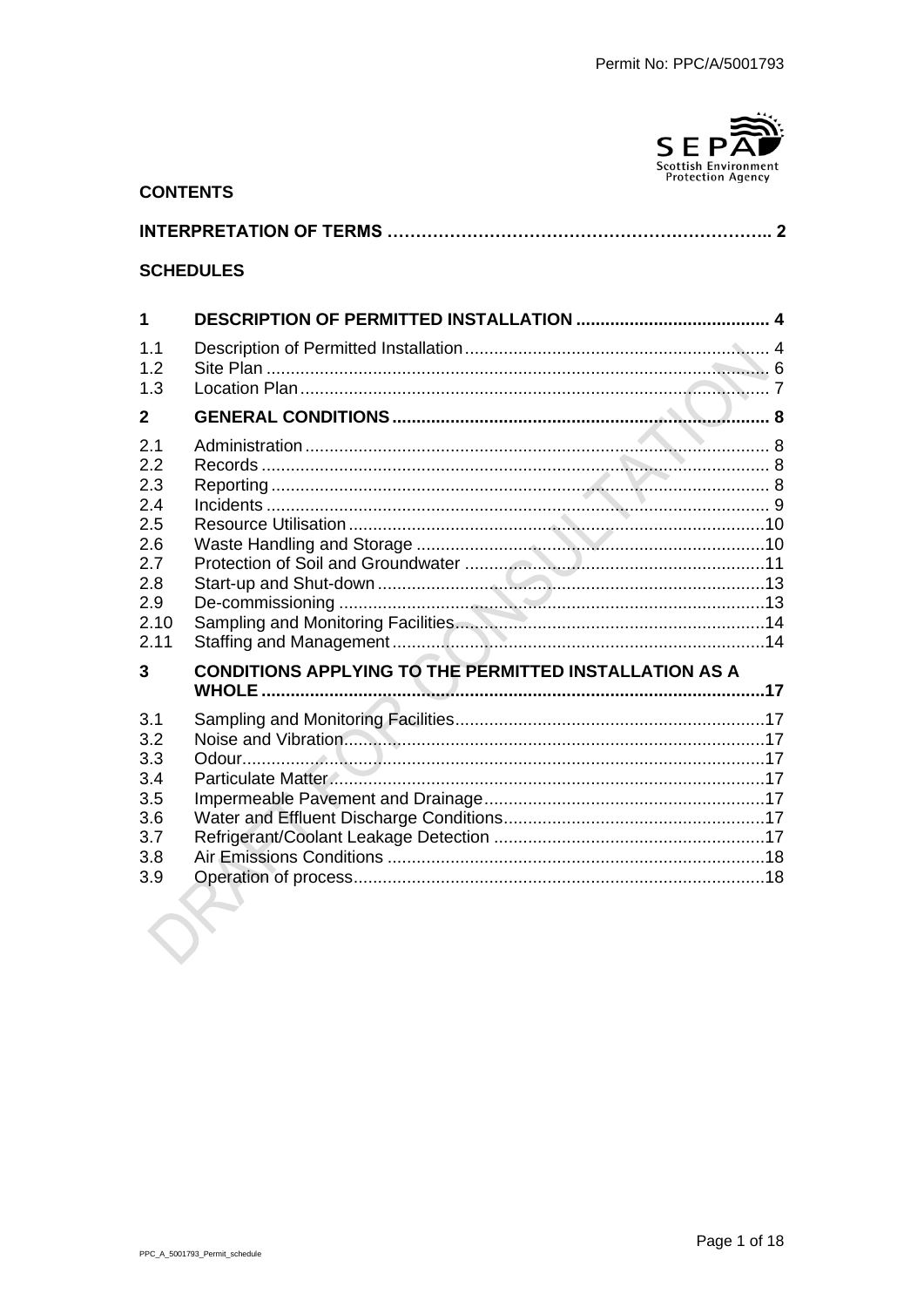### **Interpretation of terms**

For the purposes of this Permit, and unless the context requires otherwise, the following definitions shall apply:

"Anaerobic Digestion" or "AD" has the same meaning as in the Waste Management Licensing (Scotland) Regulations 2011.

"Authorised Person" means a person who is authorised in writing under Section 108 of the Environment Act 1995 to carry out duties on behalf of SEPA;

"commissioning" means the commencement in operation of the Permitted Installation or part thereof, for the first time following construction, or after any significant modification or change. It includes: the planning and management of the commissioning or the Permitted Installation or part thereof; functional testing of equipment; introducing process materials to the plant; resolution of technical and procedural problems; confirmation that all aspects of the plant operate as designed or planned; and confirmation the plant operates within the conditions of the Permit.

"emission" has the same meaning as in the Regulations;

"incident" means any of the following situations:

- Where an accident occurs which has caused or may have the potential to cause pollution;
- Where any malfunction, breakdown or failure of plant or techniques is detected which has caused or may have the potential to cause pollution;
- A breach of any condition of this Permit;
- Where any substance, vibration, heat or noise specified in any Condition of this Permit is detected in an emission from a source not authorised by a Condition of this Permit and in a quantity which may cause pollution;
- Where an emission of any pollutant not authorised to be released under any Condition of this Permit is detected;
- Where an emission of any substance, vibration, heat or noise is detected that has exceeded, or is likely to exceed, or has caused, or is likely to cause to be exceeded any limit on emissions specified in a Condition of this Permit.

"Location Plan" means the plan attached at Schedule 1;

"non-hazardous waste" means waste which is not hazardous waste; operating hours" means the time, expressed in hours, during which a medium combustion plant is operating and discharging emissions into the air, excluding startup and shut-down periods.

"operation" has the same meaning as in The Pollution Prevention and Control (Scotland) Regulations 2012, A Practical Guide (Part A Activities), Issue 2;

"the Permitted Activities" are defined in Schedule 1 of this Permit;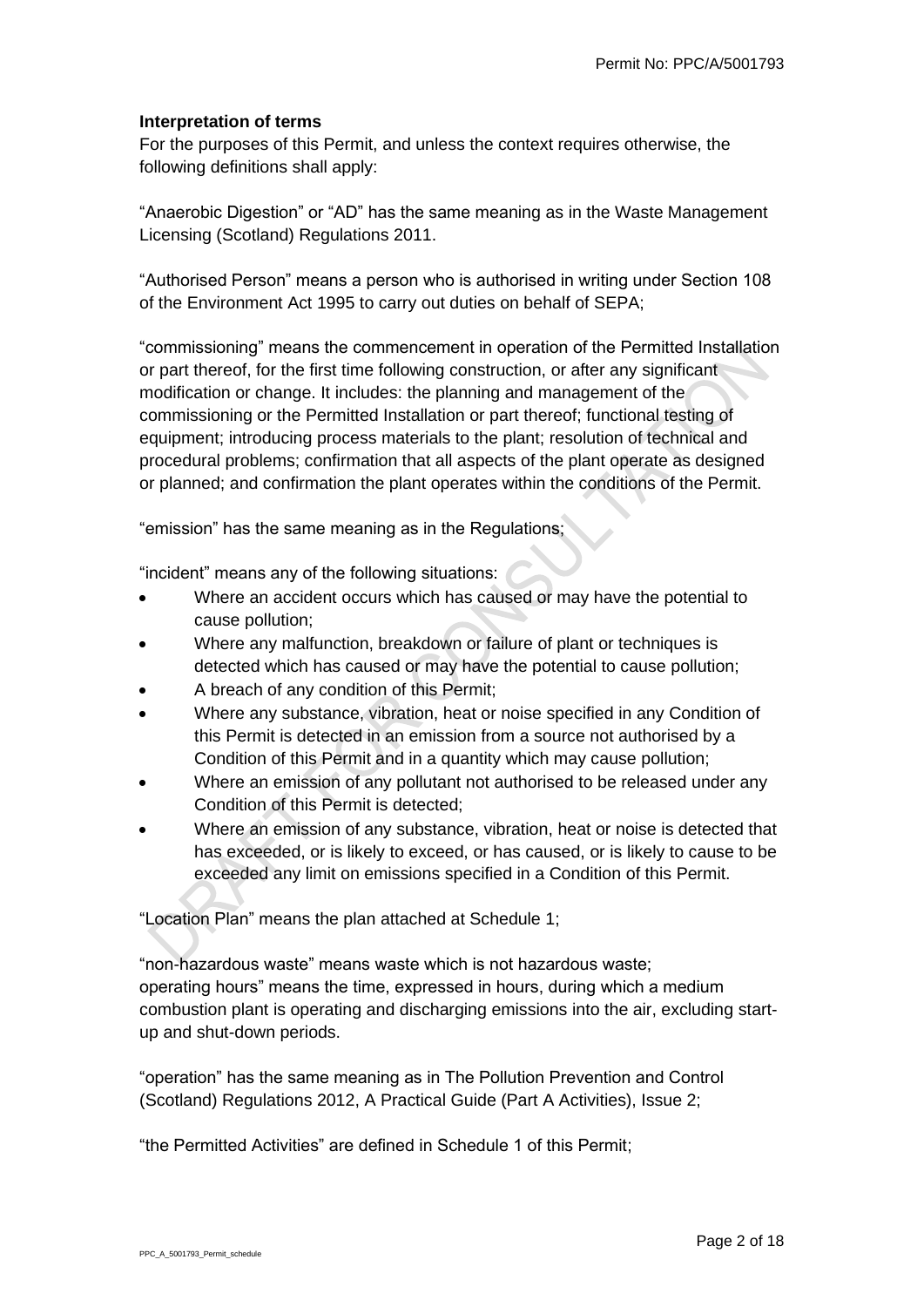"the Permitted Installation" is defined in Schedule 1 of this Permit and includes references to parts of the Permitted Installation;

"pollutant" and "pollution" have the same meaning as in the Regulations;

"the Regulations" means The Pollution Prevention and Control (Scotland) Regulations 2012;

"Sealed drainage system" has the same meaning as in paragraph 45(7) of Schedule 1 of the Waste Management Licensing (Scotland) Regulations 2011

"SEPA" means the Scottish Environment Protection Agency;

"the Site Boundary" is defined in Schedule 1 of this Permit;

"Site Plan" means the plan attached at Schedule 1;

"start-up and shut-down" as defined in the Commission Implementing Decision (2012/249/EU), OJ L 334, 17.12.2000, p.17.

"waste" has the same meaning as in the Regulations;

"water environment" has the same meaning as in the Water Environment and Water Services (Scotland) Act 2003 that is all surface water, groundwater and wetlands; and "surface water", "groundwater" and "wetlands" shall have the same meanings as in the Act.

Any reference to a numbered Condition, group of Conditions, Schedule, Table, Appendix, Figure or Paragraph is a reference to the condition, group of conditions, schedule, table, appendix, figure or paragraph bearing that number in this licence;

Except where specified otherwise in this Permit:

- "day" means any period of 24 consecutive hours,
- "week" means any period of 7 consecutive days,
- "month" means a calendar month,
- "quarter" means a calendar quarter
	- "year" means any period of 12 consecutive months;

and any derived words (e.g. "monthly", "quarterly") shall be interpreted accordingly;

Except where specified otherwise in this Permit, any reference to an enactment or statutory instrument includes a reference to it as amended (whether before or after the date of this Permit) and to any other enactment, which may, after the date of this Permit, directly or indirectly replace it, with or without amendment.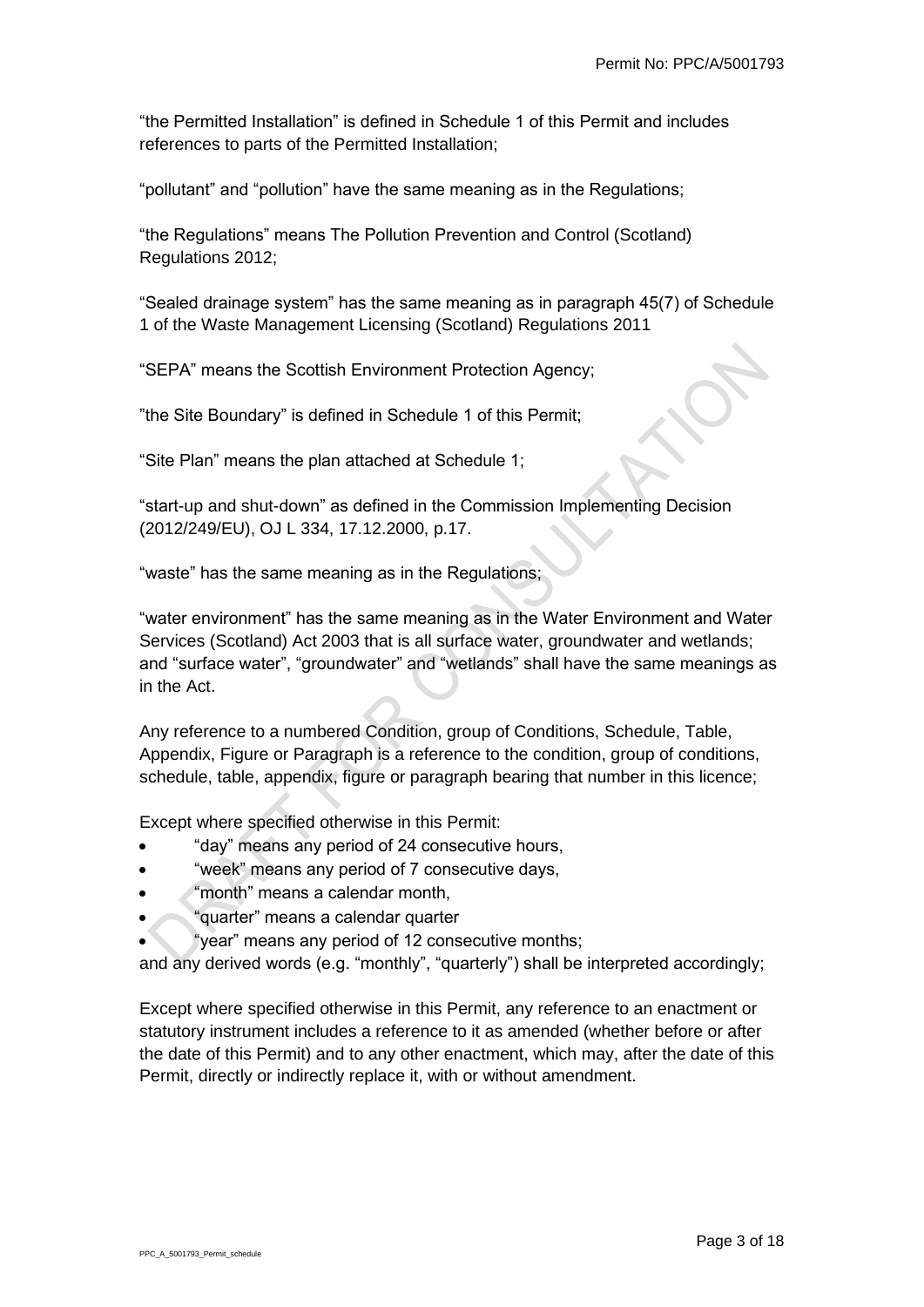### <span id="page-3-0"></span>**1 DESCRIPTION OF PERMITTED INSTALLATION**

#### <span id="page-3-1"></span>**1.1 Description of Permitted Installation**

- 1.1.1 The permitted installation to which this permit applies ("the permitted installation") is:
- 1.1.1.1 The stationary technical unit specified in paragraph 1.1.4 (the stationary technical unit), where the activities specified in paragraph 1.1.3 are carried out ("the activities"), together with the directly associated activities specified in paragraph 1.1.5 ("the directly associated activities").
- 1.1.2 The general location of the Permitted Installation is as shown on the Location Plan.
- 1.1.3 The Activities carried out at the Stationary Technical Unit are:
- 1.1.3.1 The recovery or a mix of recovery and disposal of non-hazardous waste at an installation with a capacity exceeding 100 tonnes per day falling within Schedule 1, Part 1, Chapter 5, Section 5.4, Part B (b)(i) of the Regulations; namely the biological treatment of non-hazardous biodegradable wastes by anaerobic digestion'.
- 1.1.4 The Stationary Technical Unit comprises the following units:
- 1.1.4.1 A bunded tank farm consisting of :-
- 1.1.4.1.1 One heated pre-storage tank with a capacity of 100m<sup>3</sup>
- 1.1.4.1.2 One pre-storage tank with a capacity of 300m<sup>3</sup>
- 1.1.4.1.3 Two fermenter tanks, each with a capacity of 10053m<sup>3</sup>
- 1.1.4.1.4 Two feed hoppers, each with a capacity of 150m<sup>3</sup>
- 1.1.4.1.5 Three pasteurisation units, each with a capacity of 20m<sup>3</sup>
- 1.1.4.1.6 One digestate liquor buffer tank with a capacity of 628m<sup>3</sup>
- 1.1.4.1.7 One Ferric chloride storage tank with a capacity of 42m<sup>3</sup>
- 1.1.4.2 Solid feedstock storage bays, and separation bay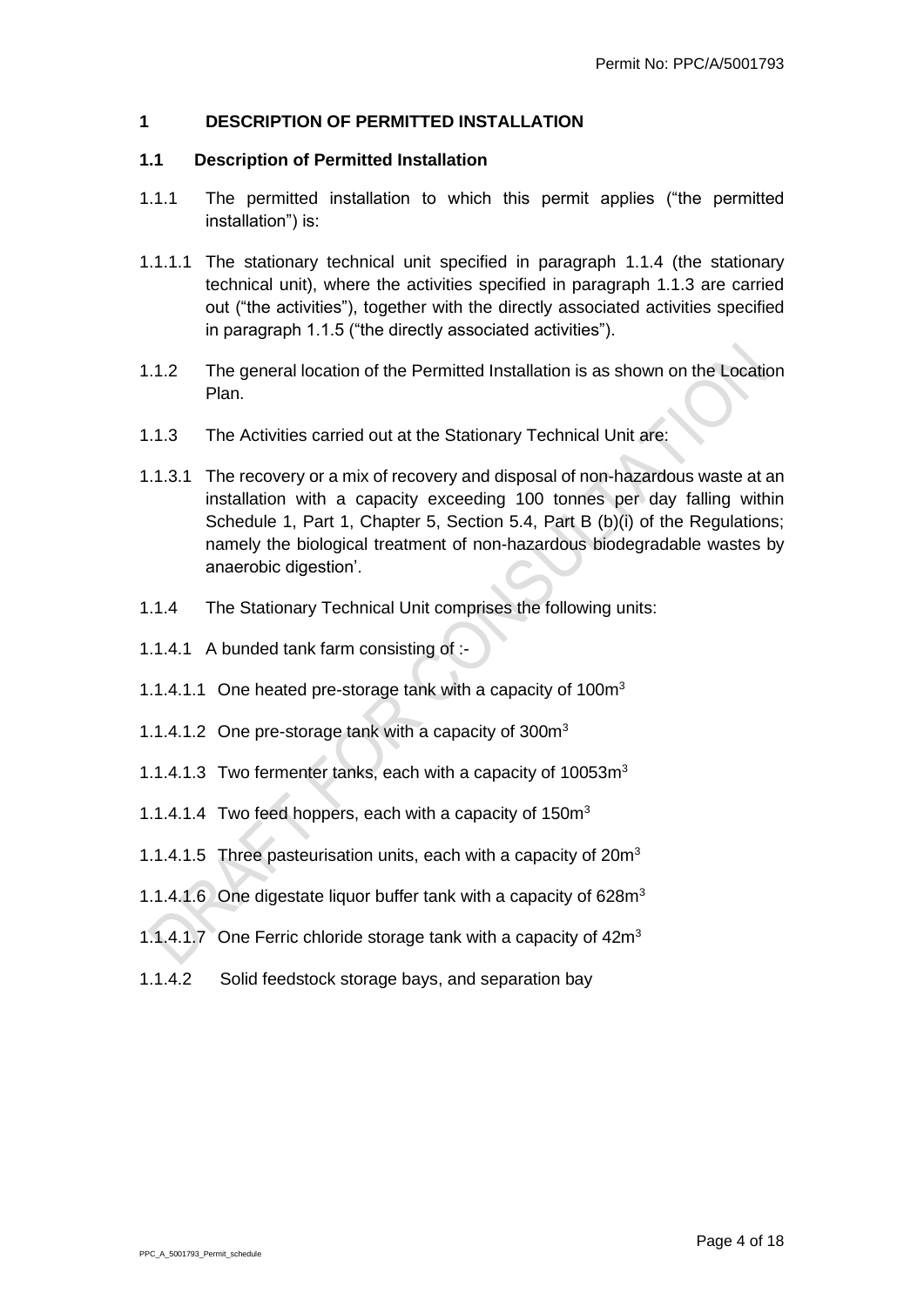- 1.1.5 The following Directly Associated Activities are carried out on the Site:
- 1.1.5.1 Biogas upgrading unit
- 1.1.5.2 Surface water collection, flow control, and treatment in a Sustainable Urban Drainage Scheme (SUDS) comprising a swale and detention basin
- 1.1.5.3 Emergency gas flare
- 1.1.5.4 Propane storage tank
- 1.1.5.5 Biogas powered combined heat and power (CHP) unit with a thermal input rating of 1.25MW
- 1.1.5.6 Biogas boiler with a thermal input rating of 2.657 MW
- 1.1.5.7 Emergency backup generator with a thermal input rating of 1.251 MW
- 1.1.5.8 A CO<sup>2</sup> Recovery Plant and Dry ice production facility comprising:
- 1.1.5.8.1 Underground gas pipeline from the biogas upgrade unit, with inline methane detector
- 1.1.5.8.2 CO2 recovery plant with associated compressors, carbon filter, condensers using ammonia and glycol as refrigerants
- 1.1.5.8.3 Two liquified  $CO<sub>2</sub>$  storage tanks each with a capacity of 62,000kg
- 1.1.5.8.4 A liquid  $CO<sub>2</sub>$  offloading point for road tankers
- 1.1.5.8.5 Dry Ice Production Facility with vent to atmosphere
- 1.1.6 The permitted installation to which this permit applies ("the Permitted Installation) is:-
- 1.1.6.1 The parts of the installation which comprise the Directly Associated Activities described in Paragraphs 1.1.5.8 (1.1.5.8.1 to 1.1.5.8.5). The location of the permitted installation of the site in delineated in green on the site plan.
- 1.1.6.2 For the purposes of this permit, the Directly Associated Activities described in Paragraphs 1.1.5.8 (1.1.5.8.1 to 1.1.5.8.5) shall be known together as "the Permitted Activities"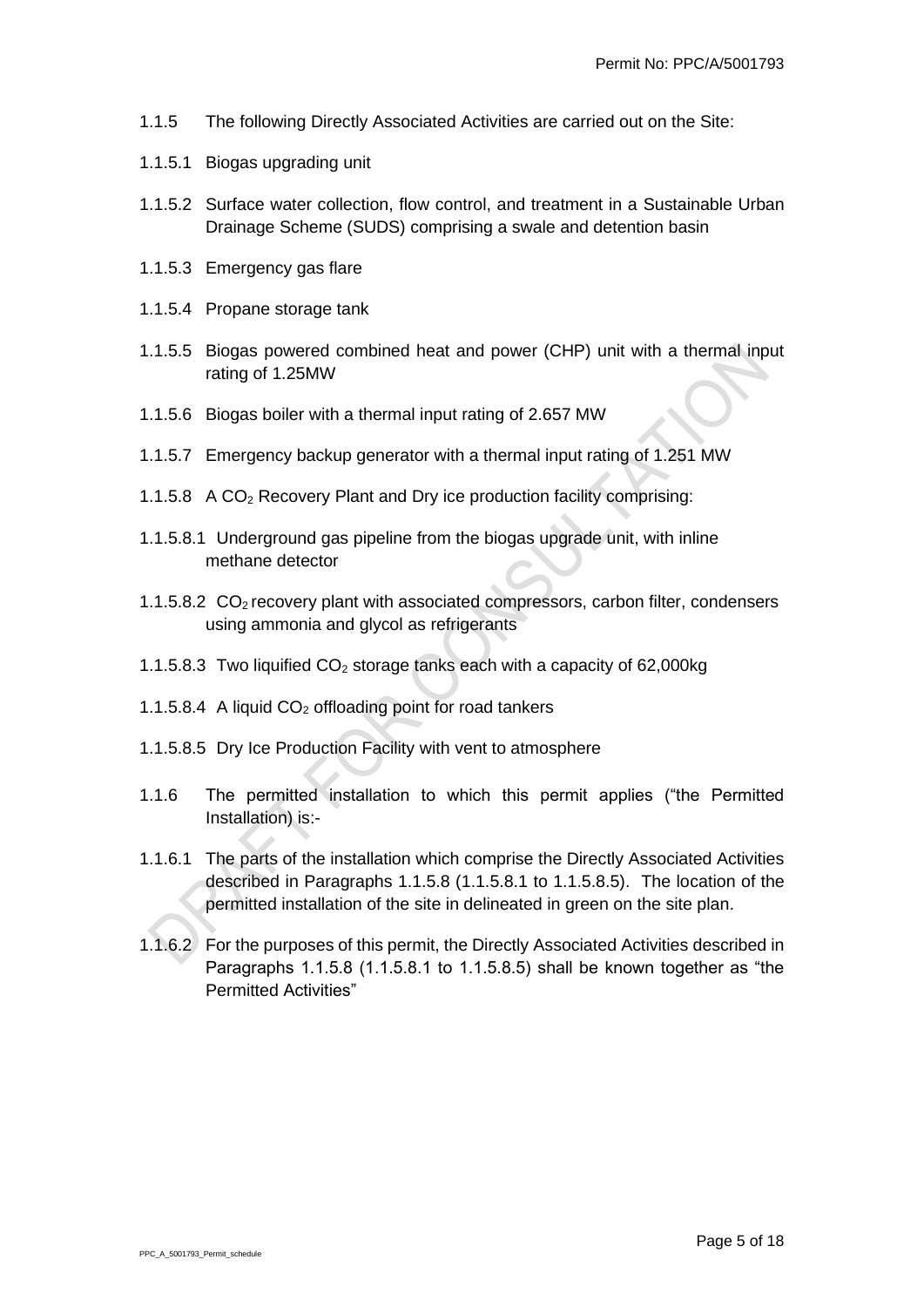# <span id="page-5-0"></span>**1.2 Site Plan**



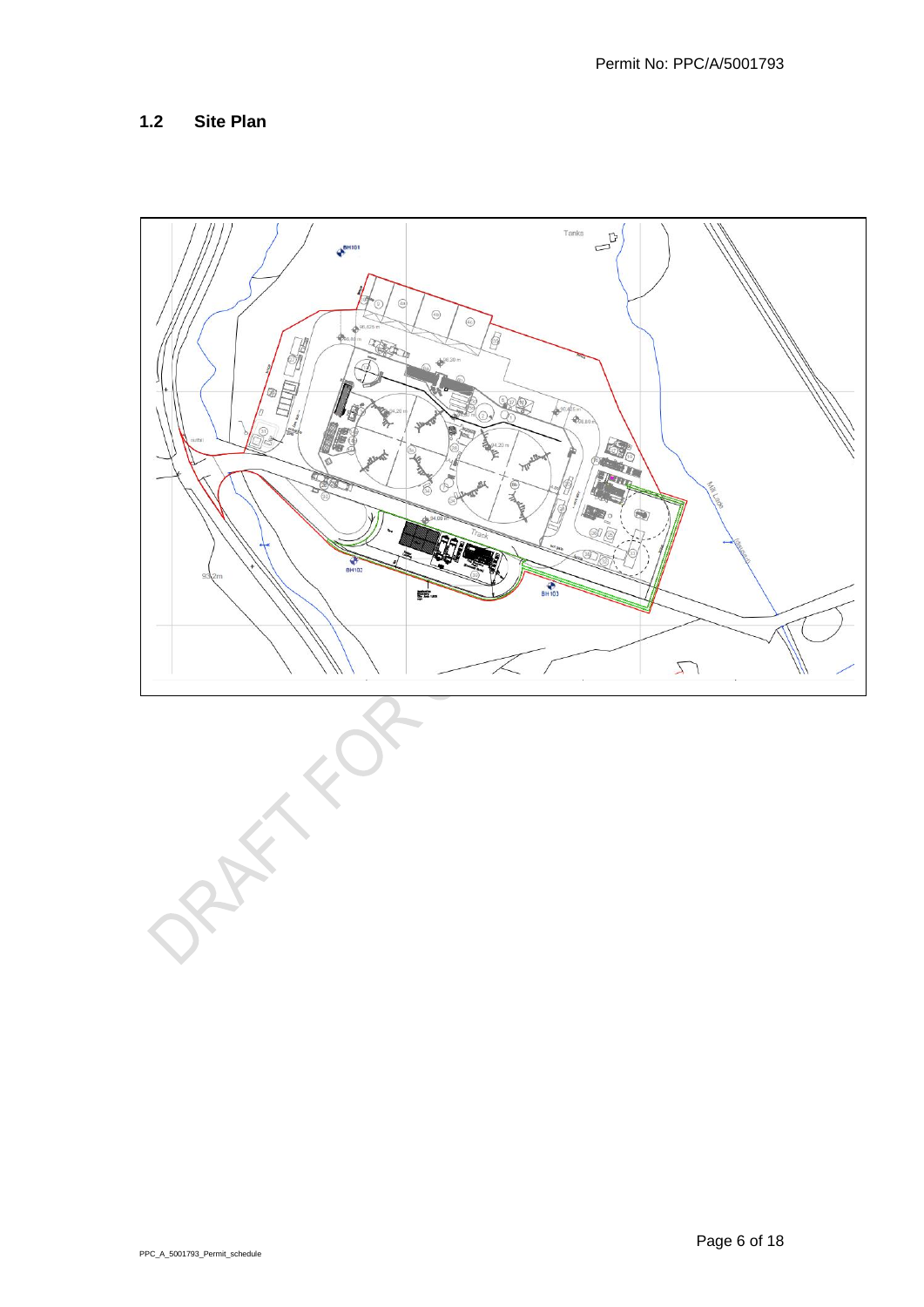# <span id="page-6-0"></span>**1.3 Location Plan**

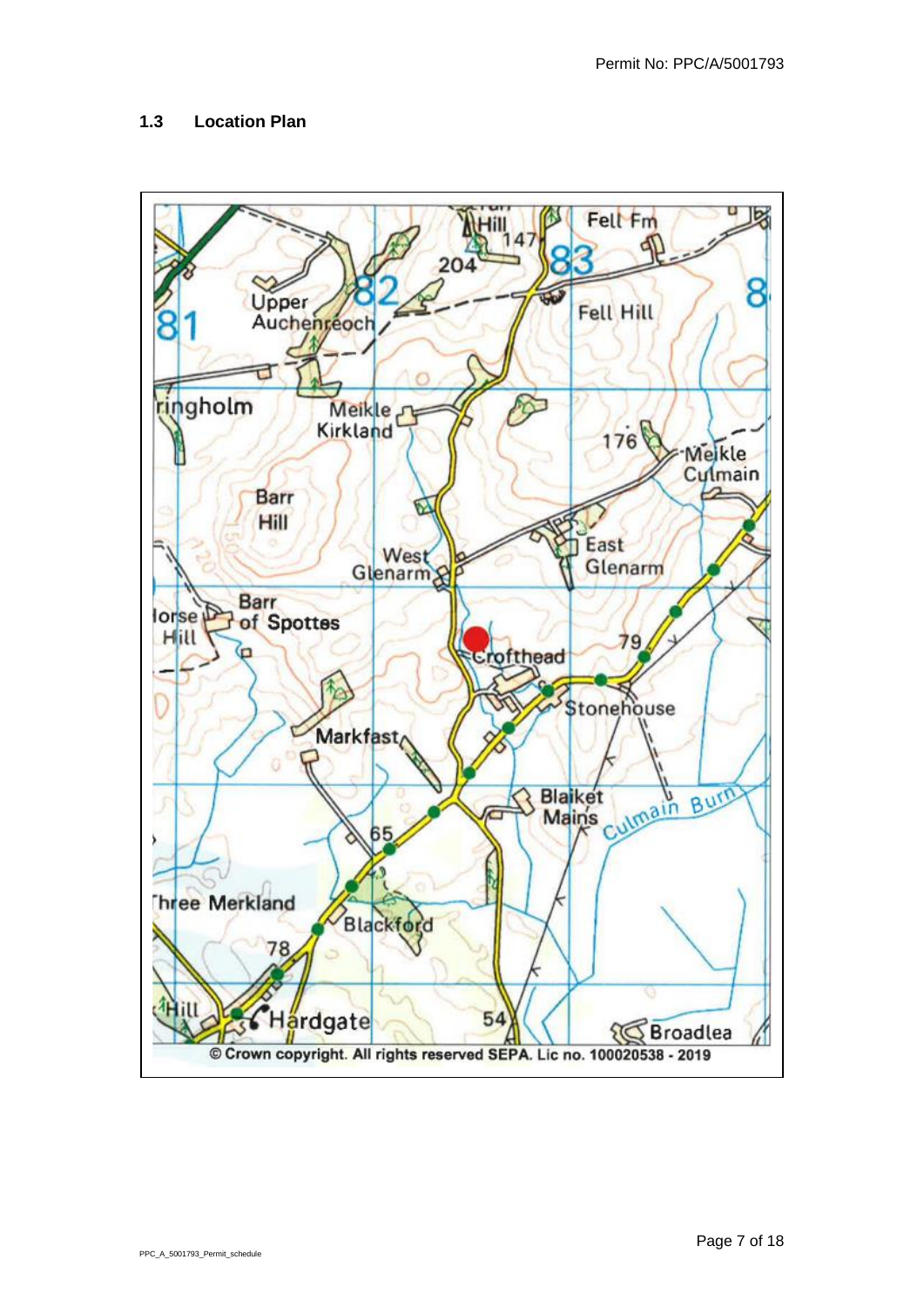#### <span id="page-7-0"></span>**2 GENERAL CONDITIONS**

#### <span id="page-7-1"></span>**2.1 Administration**

- 2.1.1 An appropriate person (and deputy) shall be appointed as the primary point of contact with SEPA. SEPA shall be notified in writing of the name of the appointed person (and deputy) within 4 weeks of the date of the Permit.
- 2.1.2 In the event of a different person being appointed to act as primary point of contact (or deputy) SEPA shall be notified in writing of the name of the appointed person or deputy without delay.
- 2.1.3 A copy of this Permit shall be kept at the Permitted Installation and shall be made readily accessible for examination by all staff.
- 2.1.4 Any systems or procedures used to demonstrate compliance with a condition of this Permit shall be recorded.

### <span id="page-7-2"></span>**2.2 Records**

- 2.2.1 All records made in compliance with this Permit shall be kept in a systematic manner.
- 2.2.2 Unless otherwise specified in a condition of this Permit, every record made in compliance with a condition of this Permit shall be preserved for not less than 5 years from the date of its being made. Every such record shall be kept at the Permitted Installation for not less than one year from the date of its being made and thereafter preserved at a location, previously notified to SEPA in writing, if that location is not the Permitted Installation.
- 2.2.3 All records shall be legible, and any amendment made to any record made in compliance with a condition of this Permit shall be made in such a way as to leave the original entry clear and legible. The reason for each amendment shall be explained in the said record.
- 2.2.4 Without prejudice to Condition 2.2.3 above, all records relevant to the operation or maintenance of the Permitted Installation shall be kept at the Permitted Installation for not less than one year from the end of the period to which they apply.

# <span id="page-7-3"></span>**2.3 Reporting**

- 2.3.1 Where any condition of this Permit requires information to be reported, a report shall be forwarded to SEPA by the date(s) or within the period or at the frequency specified in Table 2.1, and, where appropriate, the first report shall be due on the date specified in that Table. All such reports shall include the Permit number, Permit Condition number and the name of the Operator.
- 2.3.2 Where any condition of this permit requires a report to be submitted, that report shall contain sufficient and accurate information to allow an assessment of the compliance with the conditions requiring the report and the report shall be made in accordance with any guidance published by SEPA.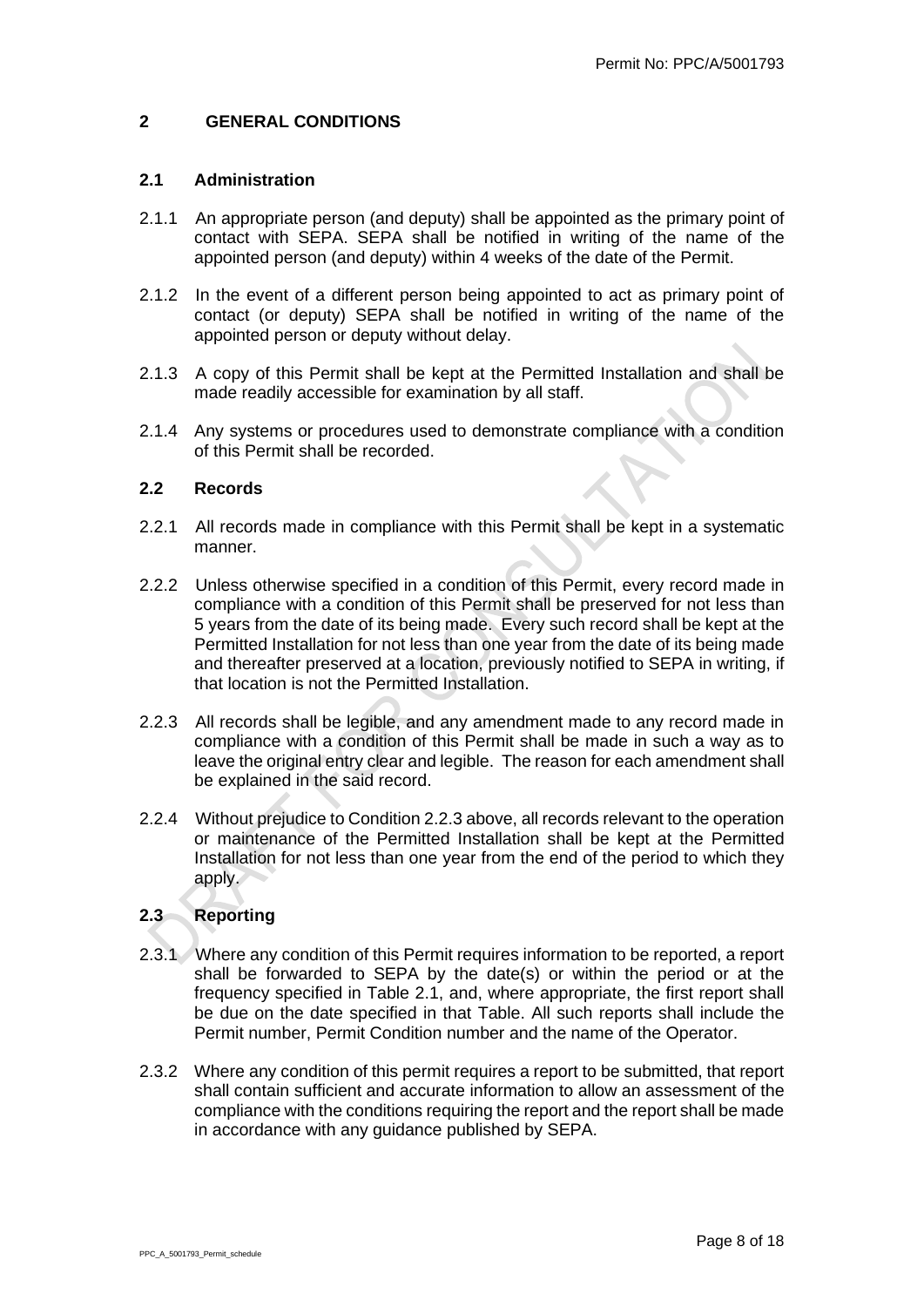- <span id="page-8-1"></span>2.3.3 Where the Permitted Installation has not operated for the duration of any relevant reporting period specified in Table 2.1, the Operator shall provide written notification to SEPA. This shall confirm that no relevant reports have been made in terms of Condition 2.3.1, because the Permitted Installation has not operated during the said period. Such notifications shall be submitted within one month of the end of the reporting period concerned.
- 2.3.4 All notifications required by any condition of this Permit shall be made to SEPA in the manner specified in that condition to the address specified in the explanatory notes attached to this Permit by the date/ period specified in Table 2.1. All such notifications shall include the Permit number, Permit Condition number and the name of the Operator.

#### <span id="page-8-0"></span>**2.4 Incidents**

- 2.4.1 In the event of an incident all necessary measures shall immediately be taken:
	- a) to prevent, or where that is not practicable to reduce, emissions from the Permitted Installation;
	- b) to limit the environmental consequences as a result of that incident; and
	- c) to prevent further possible incidents.
- 2.4.2 Without prejudice to the requirements of Condition 2.4.1, in the event of an incident involving the breach of any condition of the Permit all measures necessary to ensure that compliance is restored in the shortest possible time shall immediately be taken.
- 2.4.3 Notwithstanding the requirements of Conditions 2.4.1 and 2.4.2 where a breach of any condition of the Permit poses an immediate danger to human health or threatens to cause an immediate significant adverse effect on the environment, operation of the Permitted Installation or relevant part thereof shall be immediately suspended until such time as it can be operated in compliance with this Permit.
- 2.4.4 In the event of an incident, or a breach of any condition of this permit, SEPA shall be notified by telephone without delay to 0800 80 70 60. This notification shall include as far as practicable the information specified in Condition 2.4.5.
- 2.4.5 Any incident shall be confirmed in writing to SEPA by the next working day after identification of the incident. This confirmation shall include:
	- a) the time and duration of the incident,
	- b) the receiving environmental medium or media where there has been any emission as a result of the incident,
	- c) an initial estimate of the quantity and composition of any emission,
	- d) the measures taken to prevent or minimise any emission or further emission and a preliminary assessment of the cause of the incident.
- 2.4.6 Any incident notified to SEPA shall be investigated, and a written report of the investigation sent to SEPA. The report shall detail, as a minimum,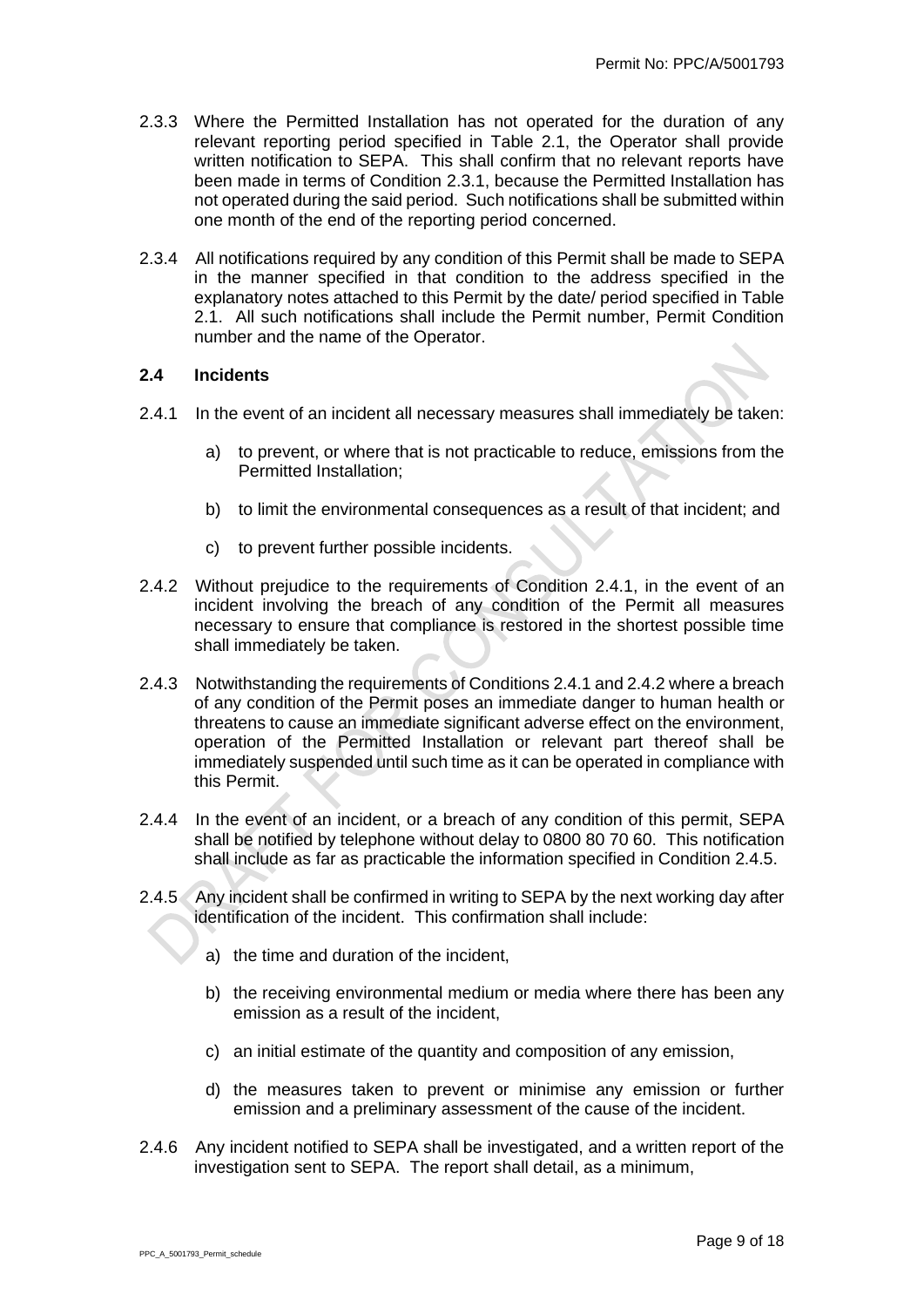- a) the circumstances of the incident,
- b) an assessment of any harm to the environment and the steps taken by to bring the incident to an end.
- c) The report shall also set out proposals for remediation, where necessary, and for preventing a repetition of the incident.

Unless otherwise agreed with SEPA in writing the report shall be sent to SEPA within 14 days of the date of the incident.

- 2.4.7 Within 6 months of the date of permit issue the operator shall prepare, implement and maintain an "incident prevention and mitigation plan"
- 2.4.8 At least every 2 years, the operator shall review the incident prevention and mitigation plan required under 2.4.7. Each review of the said incident prevention and mitigation plan shall be recorded and where the operator makes any revisions to the said plan, the revisions should be recorded.

#### <span id="page-9-0"></span>**2.5 Resource Utilisation**

- 2.5.1 Over the specified 4 year period, the Operator shall carry out a systematic assessment to determine:
	- a) how and where raw materials (including water and fuel) and energy are used within the Permitted Installation;
	- b) the quantities of raw materials (including water and fuel) and energy that are used within the Permitted Installation;
	- c) how and where emissions and wastes are generated within the Permitted Installation;
	- d) the quantities of emissions and wastes generated within the Permitted Installation;
	- e) how and where raw materials (including water) and energy can be utilised more efficiently within the Permitted Installation to minimise emissions and waste; and
	- f) which identified opportunities/projects, within a specified timeframe, will be implemented at the Permitted Installation.
- 2.5.2 The assessment required by condition 2.6.1 shall be recorded using the "systematic assessment of resource use and efficiency template", (available at www.sepa.org/) or equivalent format as agreed by SEPA and reported to SEPA at the end of the 4 year assessment cycle (as specified in Table 2.3).
- 2.5.3 The applicant shall implement the resource efficiency measures identified in the systematic assessment within the timescales specified in the systematic assessment.
- 2.5.4 The information required in 2.5.1 b) and d) shall be recorded annually.
- 2.5.5 For the purposes of Conditions 2.5.1, "raw materials, energy and fuel" shall mean the materials listed in Table 2.4.

#### <span id="page-9-1"></span>**2.6 Waste Handling and Storage**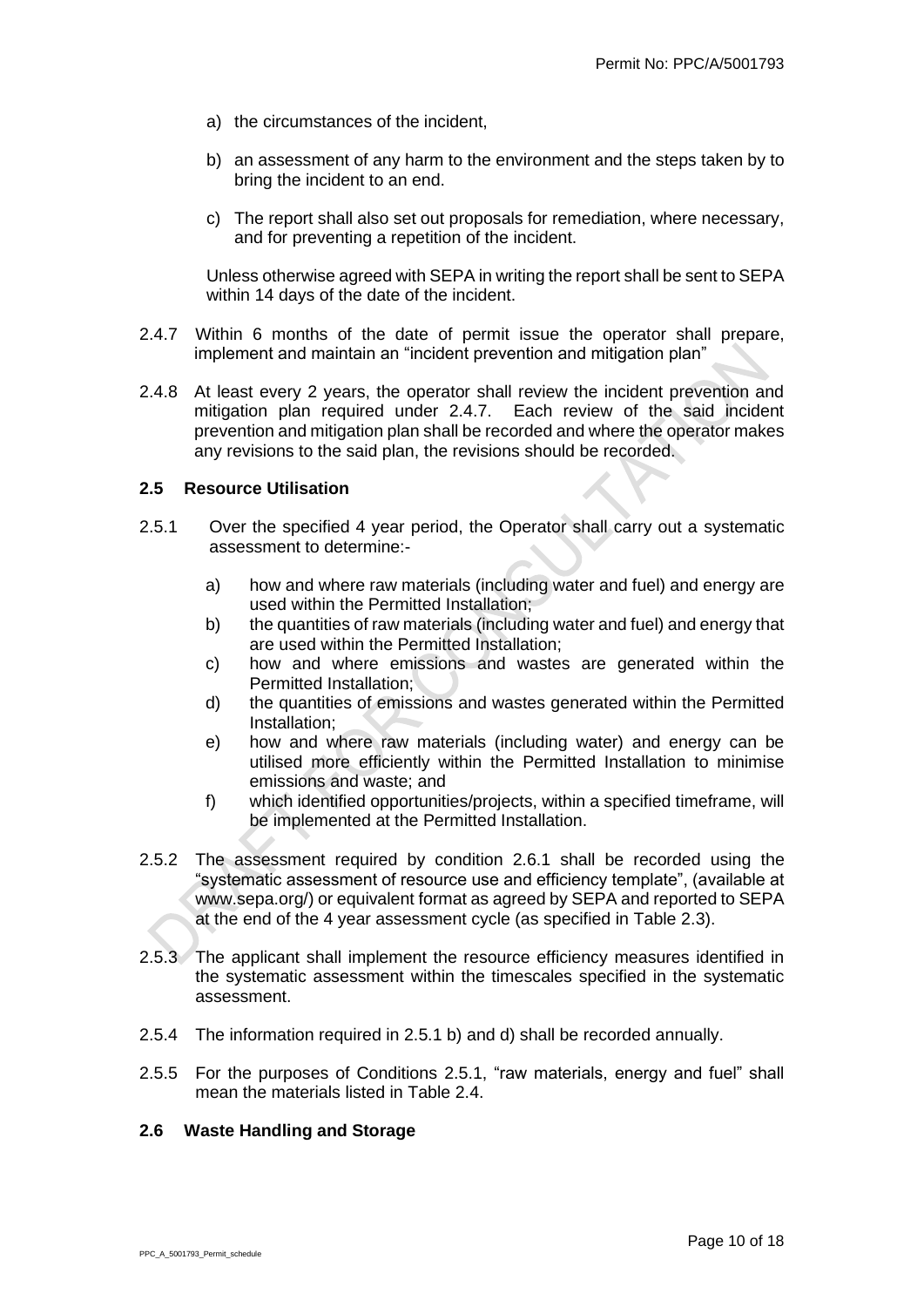2.6.1 The operator shall maintain a record of the location, estimated quantities and types of waste stored within the permitted installation. The said record shall be updated weekly.

#### <span id="page-10-0"></span>**2.7 Protection of Soil and Groundwater**

- 2.7.1 There shall be no emission of any pollutants to groundwater or soil from the Permitted Installation.
- 2.7.2 Plans shall be maintained that identify the configuration and specification of all drains and subsurface pipe-work and the position and purpose of all subsurface sumps and storage vessels that are used or have been used within the Permitted Installation from the date of this Permit until the Permit is surrendered.
- 2.7.3 A record shall be maintained of any incident that has, or might have, impacted on the condition of any soil or groundwater under the Permitted Installation, either as a result of that incident or as a result of an accumulation of incidents, together with a record of any further investigation or remediation work carried out.
- 2.7.4 Notwithstanding the requirements of any other condition requiring records to be kept for a limited period of time the record required by Condition 3.7.3 shall be preserved until this Permit is surrendered.
- 2.7.5 At least every 4 years, the operator shall carry out a systematic assessment shall be carried out of all measures used to prevent emissions from the Permitted Installation to soil and groundwater. A written report of each assessment shall be recorded and reported to SEPA within 3 months of the completion of the assessment. The report shall include details of and timescales for any additional measures that are required to prevent emissions to soil and groundwater.
- 2.7.6 The groundwater at the site shall be monitored for the relevant hazardous substances specified in table 2.1 at the frequency specified in table 2.1, the purpose of which shall be to identify groundwater contamination associated with the activities specified in Table 2.1 by those relevant hazardous substances. Each assessment shall be recorded and reported to SEPA. The first assessment shall be completed by 4 November 2024. Each assessment shall include interpretation of the results with reference to previous monitoring undertaken (including the site and where applicable baseline reports) and operations at the Permitted Installation. Details of corrective actions that are required to protect groundwater and remedy any contamination that has occurred as a result of the Permitted Activities shall be included.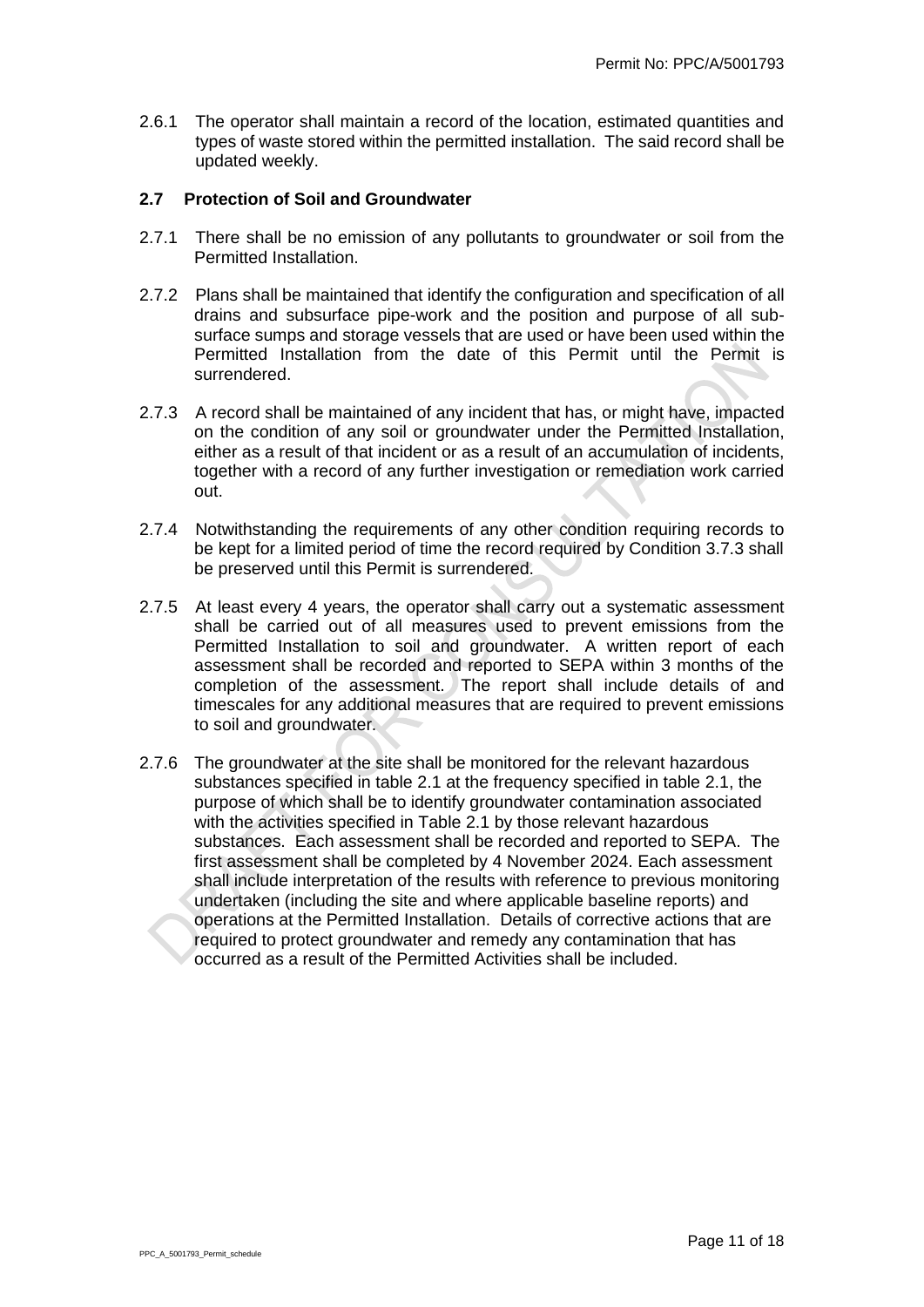| <b>Relevant hazardous</b><br>substance                                                                                  | <b>Activity to be</b><br>monitored                      | <b>Frequency</b>          |
|-------------------------------------------------------------------------------------------------------------------------|---------------------------------------------------------|---------------------------|
| Iron<br>TPH carbon banded,<br>with aliphatic aromatic<br>split                                                          | BH101. BH102,<br>BH103 as indicated<br>on the site plan | At least every 5<br>years |
| Glycols                                                                                                                 |                                                         |                           |
| pH, ammonical<br>nitrogen, chloride,<br>electrical conductivity,<br>BOD, COD, Total<br>Organic Nitrogen,<br>phosphorus. | BH101. BH102,<br>BH103 as indicated<br>on the site plan | At least every 2<br>years |
| Visual Screen for oils                                                                                                  |                                                         |                           |

| Table 2.1 – Groundwater monitoring requirements |  |  |
|-------------------------------------------------|--|--|
|                                                 |  |  |

2.7.7 The soil at the site shall be monitored for the relevant hazardous substances specified in table 2.2 at the frequency specified in Table 2.2, the purpose of which shall be to identify soil contamination associated with the activities specified in Table 2.2 by those relevant hazardous substances. Each assessment shall be recorded and reported to SEPA. The first assessment shall be completed by 4 November 2030. The assessment shall include interpretation of the results with reference to previous monitoring undertaken (including the site and where applicable baseline reports) and operations at the Permitted Installation. Details of corrective actions that are required to protect soil and remedy any contamination that has occurred as a result of the Permitted Activities shall also be included.

| <b>Relevant hazardous</b><br>substance                                                                                                                                                           | <b>Activity to be</b><br>monitored | <b>Frequency</b>           |
|--------------------------------------------------------------------------------------------------------------------------------------------------------------------------------------------------|------------------------------------|----------------------------|
| pH, Ammonical<br>Nitrogen, Chloride,<br>Electrical conductivity,<br>BOD, COD, Total<br>Organic Nitrogen,<br>Phosphorus, Iron, TPH<br>carbon banded with<br>aliphatic/ aromatic split,<br>Glycols | Underground<br>pipework            | At least every 10<br>vears |

2.7.8 The operator shall submit a detailed soil and groundwater monitoring plan, for the monitoring required by conditions 2.7.6 and 2.7.7 to SEPA at least three months in advance of carrying out any monitoring. The monitoring plan shall include the locations at which monitoring shall be carried out and the sampling and analytical methodology to be used.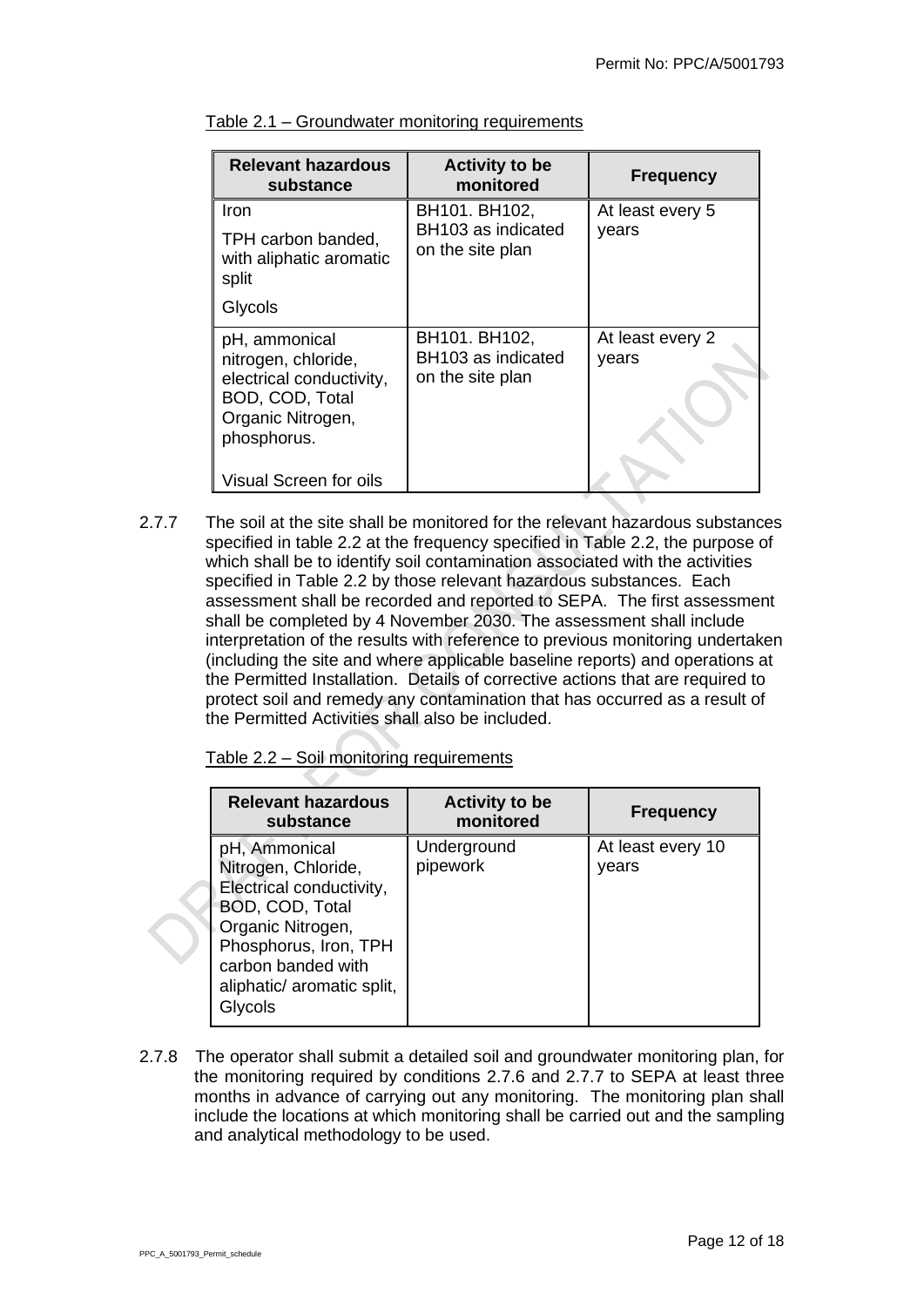- 2.7.9 The operator shall carry out the monitoring required by condition 2.7.6 and 2.7.7 in accordance with the soil and groundwater monitoring plan required by condition 2.7.8.
- 2.7.10 The operator shall review the plan required by Condition 2.7.8 no later than 6 months after each monitoring event. The purpose of the review shall be to determine whether any changes to monitoring locations, frequency or parameters are required. Where changes are proposed, a revised plan shall be submitted to SEPA.
- 2.7.11 Notwithstanding the requirements of Condition 2.2.3 all plans, monitoring and assessments reports undertaken in accordance with Conditions 2.7.2, 2.7.6, 2.7.7 and 2.7.8 shall be preserved until the Permit is surrendered.
- 2.7.12 The operator shall maintain the groundwater monitoring wells detailed in the plan required by Condition 2.7.6 in a condition fit for purpose, unless otherwise agreed in writing with SEPA. Where a well's function is compromised it shall be repaired or replaced to allow sample collection in accordance with Conditions 2.7.6.

#### <span id="page-12-0"></span>**2.8 Start-up and Shut-down**

- <span id="page-12-2"></span>2.8.1 By 3 months prior to Commissioning of the Installation or part thereof, the Operator shall prepare, implement and maintain a plan ("the Start-up and Shutdown Plan") setting out the necessary steps to be taken by the Operator prior to start-up or shut-down of operations of the Permitted Installation, or part thereof, to ensure that all appropriate preventative measures are taken against pollution and that no significant pollution is caused.
- 2.8.2 At least every 2 years the Operator shall review the Start-up and Shut-down Plan required under Condition [2.8.1.](#page-12-2) Each review of the plan shall be recorded and where the Operator makes any revisions to the plan, these revisions shall be recorded.

#### <span id="page-12-1"></span>**2.9 De-commissioning**

- 2.9.1 The Operator shall maintain a plan ("the De-commissioning Plan") for the decommissioning of the Permitted Installation. The De-commissioning Plan shall set out the steps to be taken by the Operator after final cessation of the Permitted Activities.
- 2.9.2 The Operator shall notify SEPA in writing of its intention to cease the Permitted Activities, or any part thereof, for any period exceeding 12 months, no later than one month prior to the proposed date of cessation.
- 2.9.3 The Operator shall implement the De-commissioning Plan on final cessation of the Permitted Activities or any part thereof.
- 2.9.4 The Operator shall review, record and, where necessary, update the De-commissioning Plan:
	- a) at least every 4 years; and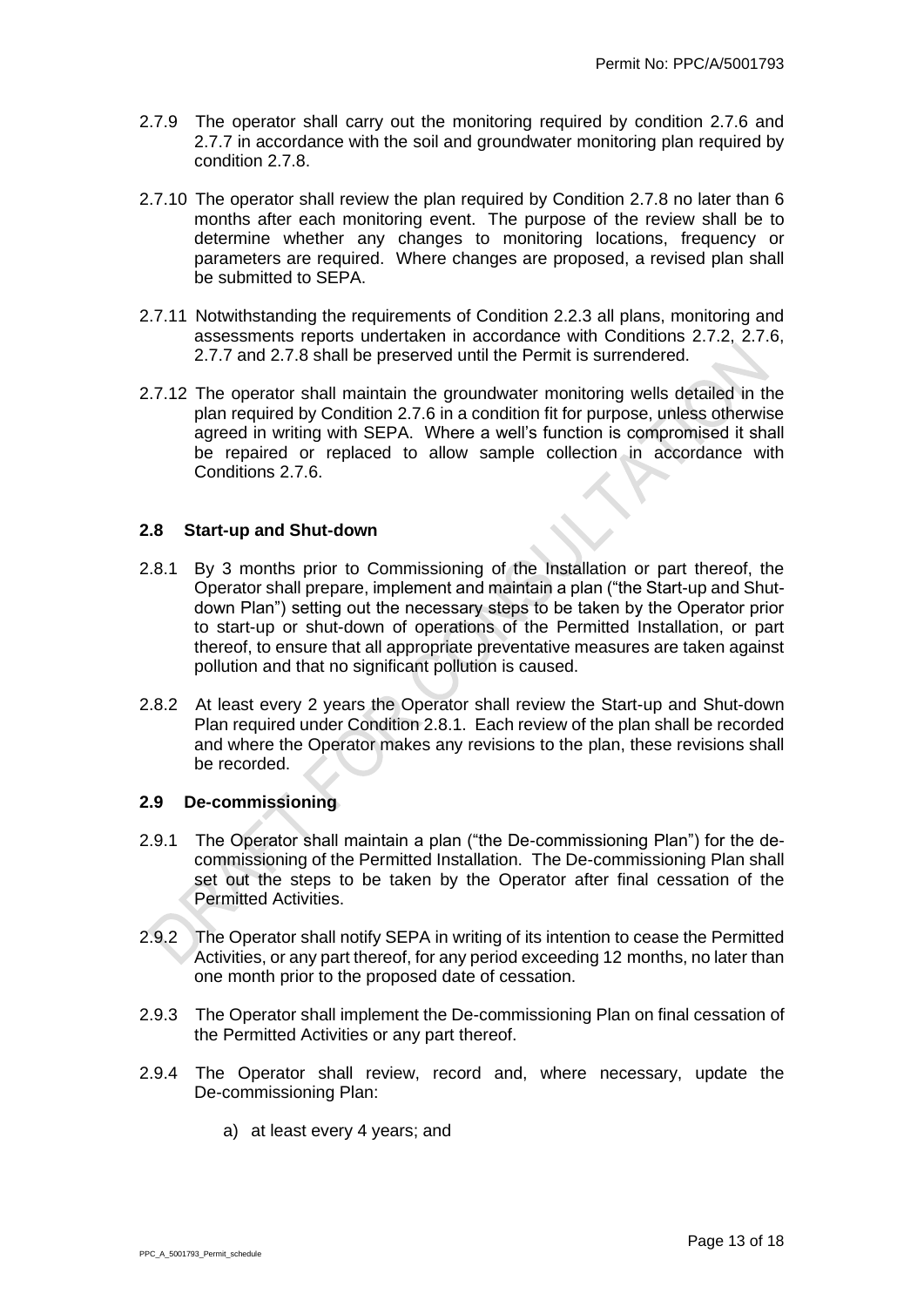b) where the Operator plans to make a substantial change in the extent or nature of the Permitted Installation.

### <span id="page-13-0"></span>**2.10 Sampling and Monitoring Facilities**

- 2.10.1 Sampling measurement and monitoring facilities at the permitted installation shall conform to the requirements of the relevant test methods specified in any condition in the permit or as otherwise agreed in writing by SEPA.
- 2.10.2 Unrestricted access to all sampling points required by any condition of this permit shall be provided at all times.

#### <span id="page-13-1"></span>**2.11 Staffing and Management**

- 2.11.1 All staff engaged in carrying on the Permitted Activities shall be provided with adequate professional and technical development training and written operating instructions to enable them to carry out their duties.
- 2.11.2 The operator shall ensure that all staff engaged in carrying on the Permitted Activities are fully conversant with those aspects of the Permit Conditions which are relevant to their duties.
- 2.11.3 The operator shall maintain a record of the skills and training requirements for each job and shall keep records of all relevant training.
- 2.11.4 The permitted Installation shall be managed and supervised by appropriately qualified persons to ensure that the conditions of the Permit are being complied with.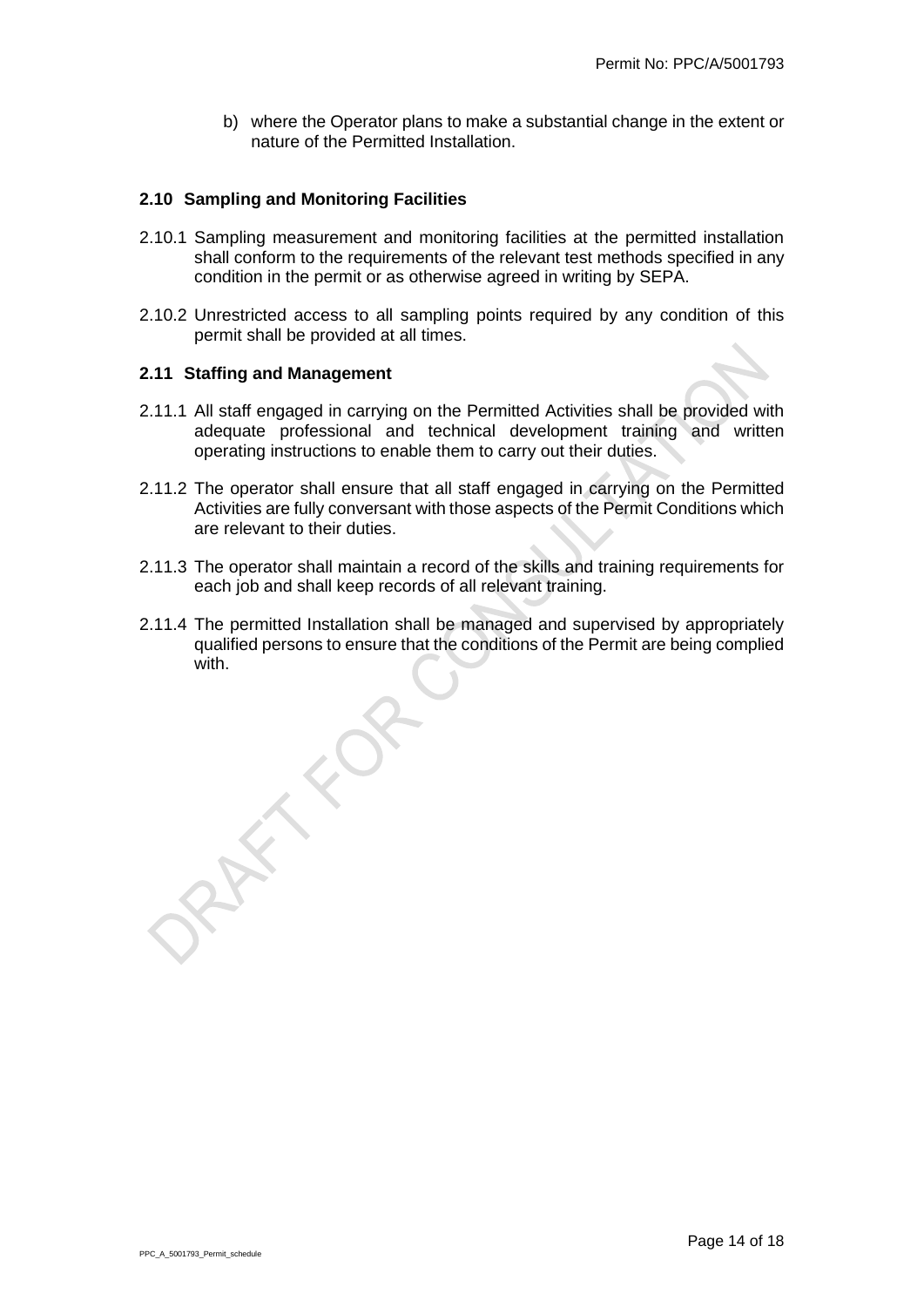| <b>Summary of</b><br>information to be<br>reported/notified           | <b>Condition</b>     | Date/within<br>period/frequency<br>to be reported                             | Date report due                                                                                  |
|-----------------------------------------------------------------------|----------------------|-------------------------------------------------------------------------------|--------------------------------------------------------------------------------------------------|
| Primary and deputy<br>point of contact with<br><b>SEPA</b>            | $2.1.1$ and<br>2.1.2 | Without delay<br>where there is a<br>change of contact                        | Within 4 weeks of date of Permit                                                                 |
| Non-operation during<br>any relevant reporting<br>period in Table 2.1 | 2.3.3                | As required                                                                   | Within 1 month of end of the<br>reporting period concerned                                       |
| Incident notification                                                 | 2.4.5                | As required                                                                   | Without delay by telephone to 0800<br>807060, confirmation in writing by<br>the next working day |
| Incident investigation<br>report                                      | 2.4.6                | As required                                                                   | Within 14 days of the date of<br>incident unless agreed otherwise<br>with SEPA                   |
| Systematic<br>assessment of<br>resource use and<br>efficiency         | 2.6.2                | At least every 4<br>vears                                                     | 31 January 2026                                                                                  |
| Soil and Groundwater<br>protection measures                           | 2.7.5                | At least every 4<br>years                                                     | 31 January 2026                                                                                  |
| Groundwater<br>monitoring<br>requirements                             | 2.7.6                | Within 1 month of<br>analysis being<br>completed                              | 4 November 2024                                                                                  |
| Soil monitoring<br>requirements                                       | 2.7.7                | Within 1 month of<br>analysis being<br>completed                              | 4 November 2030                                                                                  |
| Detailed groundwater<br>monitoring plan                               | 2.7.8                | At least three<br>months in advance<br>of monitoring being<br>carried out     | At least three months in advance of<br>monitoring being carried out                              |
| Revised methodology<br>for ground water/soil<br>monitoring            | 2.7.10               | Within 6 months of<br>ground water or<br>soil monitoring<br>being carried out | If review shows changes to<br>monitoring required                                                |
| Noise and vibration<br>assessment                                     | 3.2.1                | At least every 4<br>years                                                     | 31 January 2026                                                                                  |

# **Table 2.3: Reporting and Notification Requirements**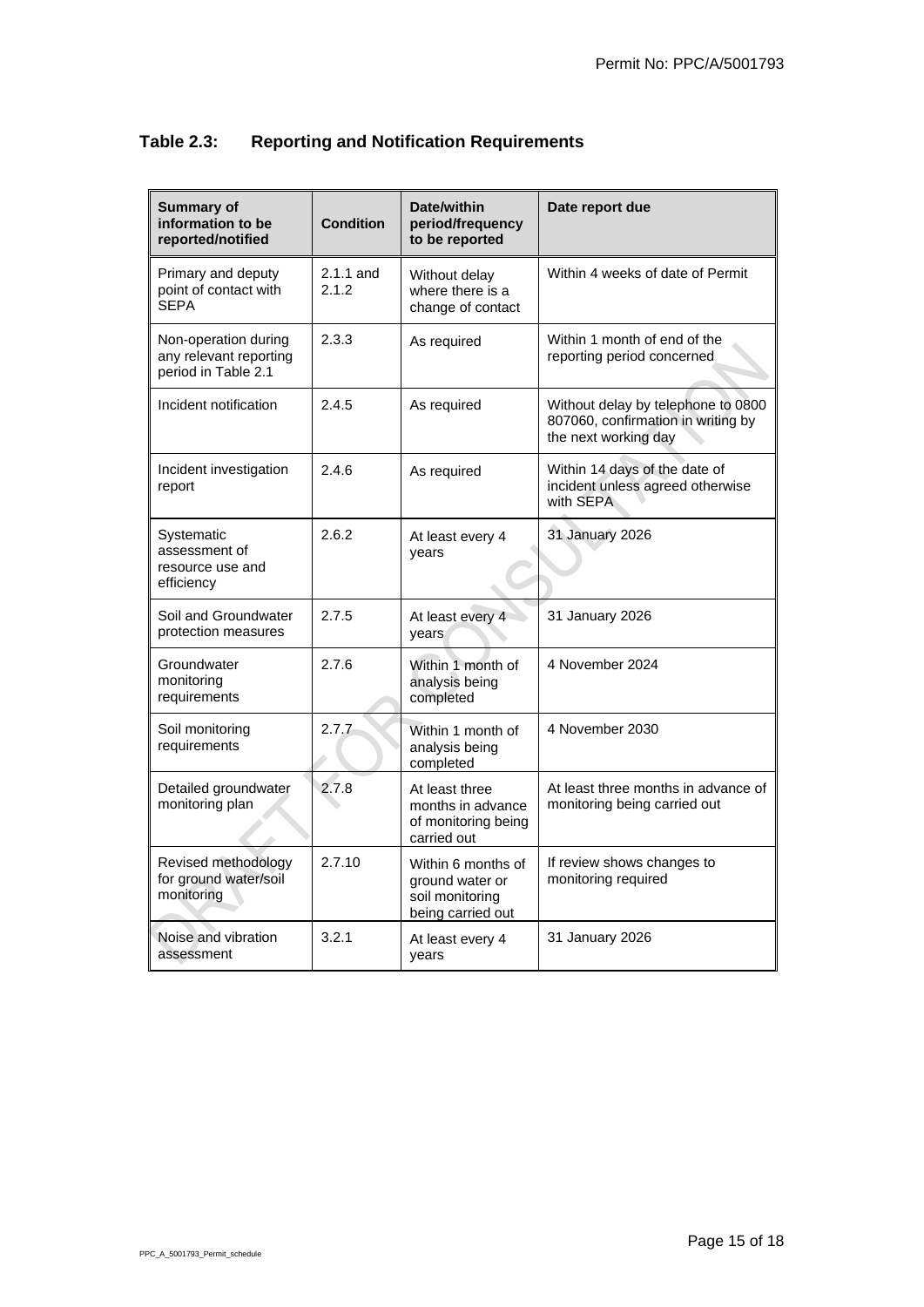### **Table 2.4: Raw Materials**

| Raw material, Energy or Fuel       | <b>Unit of Measurement</b> |  |  |
|------------------------------------|----------------------------|--|--|
| <b>Activated Carbon Filters</b>    | Kg                         |  |  |
| $CO2$ from AD plant                | m <sup>3</sup>             |  |  |
| $CO2$ imported                     | m <sup>3</sup>             |  |  |
| Refrigerants (NH <sub>3</sub> )    | litres                     |  |  |
| Refrigerants (Glycol)              | litres                     |  |  |
| Water                              | m <sup>3</sup>             |  |  |
| <b>Diesel</b>                      | $\mathsf{m}^3$             |  |  |
| Electricity                        | (kWh)                      |  |  |
| Electricity (from CHP at AD plant) | (kWh)                      |  |  |
|                                    |                            |  |  |

PPC\_A\_5001793\_Permit\_schedule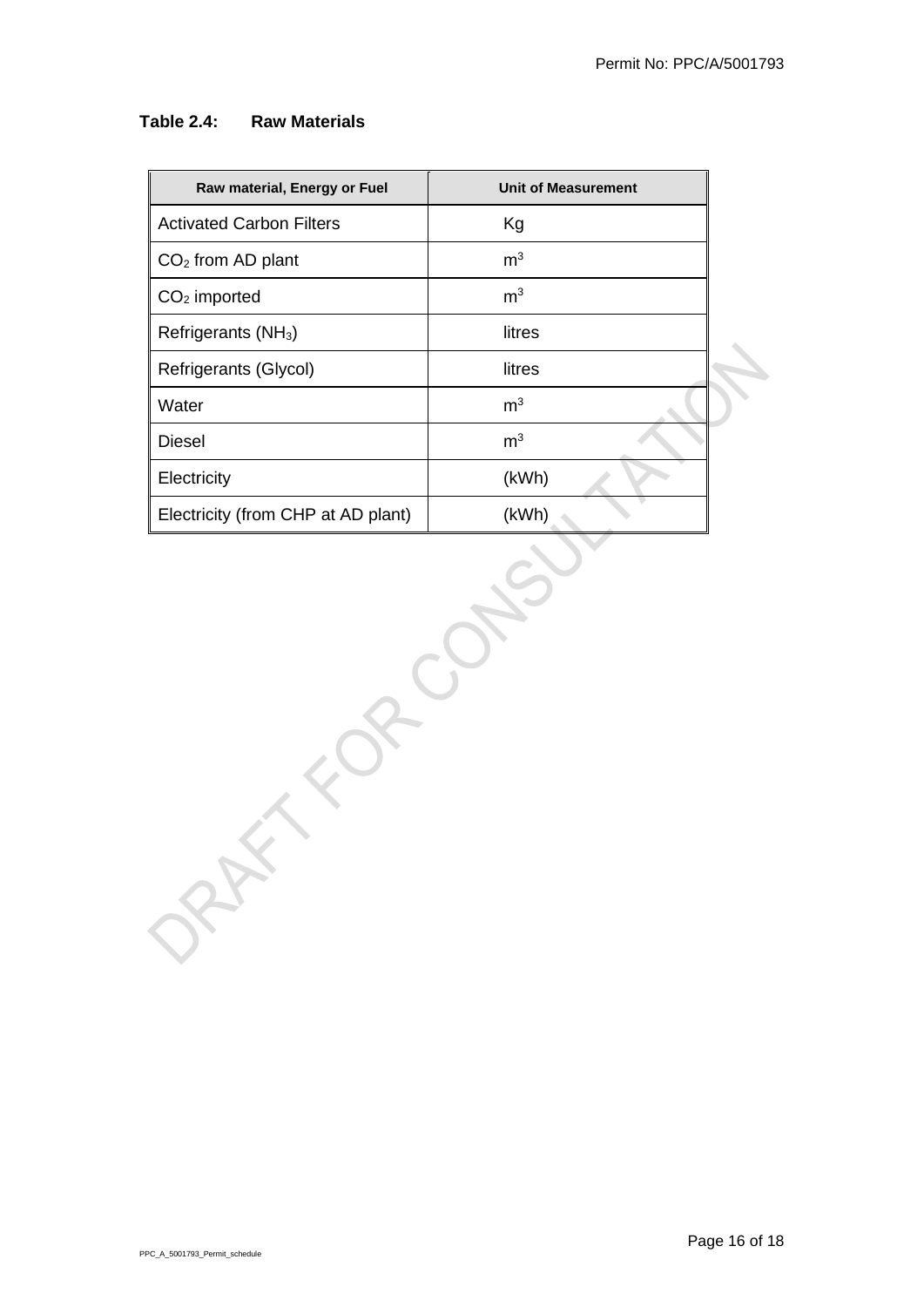#### <span id="page-16-0"></span>**3 CONDITIONS APPLYING TO THE PERMITTED INSTALLATION AS A WHOLE**

# <span id="page-16-1"></span>**3.1 Sampling and Monitoring Facilities**

- 3.1.1 Sampling, measurement and monitoring facilities at the Permitted Installation shall conform to the requirements of the relevant test methods specified in any condition of the Permit or as otherwise agreed in writing by SEPA.
- 3.1.2 Unrestricted access to all sampling points required by any condition of this Permit shall be provided at all times to Authorised Persons.

#### <span id="page-16-2"></span>**3.2 Noise and Vibration**

3.2.1 Unless otherwise specified in any other condition of this Permit at least every 4 years a systematic assessment of noise and vibration emissions associated with operations at the Permitted Installation shall be undertaken. The purpose of the assessment shall be to identify methods of reducing noise and vibration emissions. Each assessment shall be recorded and reported to SEPA within one month of the completion of the assessment.

### <span id="page-16-3"></span>**3.3 Odour**

3.3.1 All emissions to air from the Permitted Installation shall be free from offensive odour, as perceived by an Authorised Person, outside the site boundary.

### <span id="page-16-4"></span>**3.4 Particulate Matter**

3.4.1 All emissions to atmosphere from the Permitted Installation shall be free from visible emissions of particulate matter and fallout of particulate matter beyond the site boundary.

#### <span id="page-16-5"></span>**3.5 Impermeable Pavement and Drainage**

3.5.1 All working surfaces shall be impermeable to water and laid to falls that direct surface run-off to a purpose designed drainage system.

#### <span id="page-16-6"></span>**3.6 Water and Effluent Discharge Conditions**

3.6.1 There shall be no discharge to the surface water drainage system from the Permitted Installation other than uncontaminated surface water.

# <span id="page-16-7"></span>**3.7 Refrigerant/Coolant Leakage Detection**

- 3.7.1 The refrigerant/coolant leak detection monitoring system shall be provided.
- 3.7.2 In the event of a leak being detected a signal shall activate warning audible and visual alarms and the refrigerant plant shall be automatically shut down.
- 3.7.3 Any leakage of refrigerant/coolant detected shall be recorded in accordance 2.4.1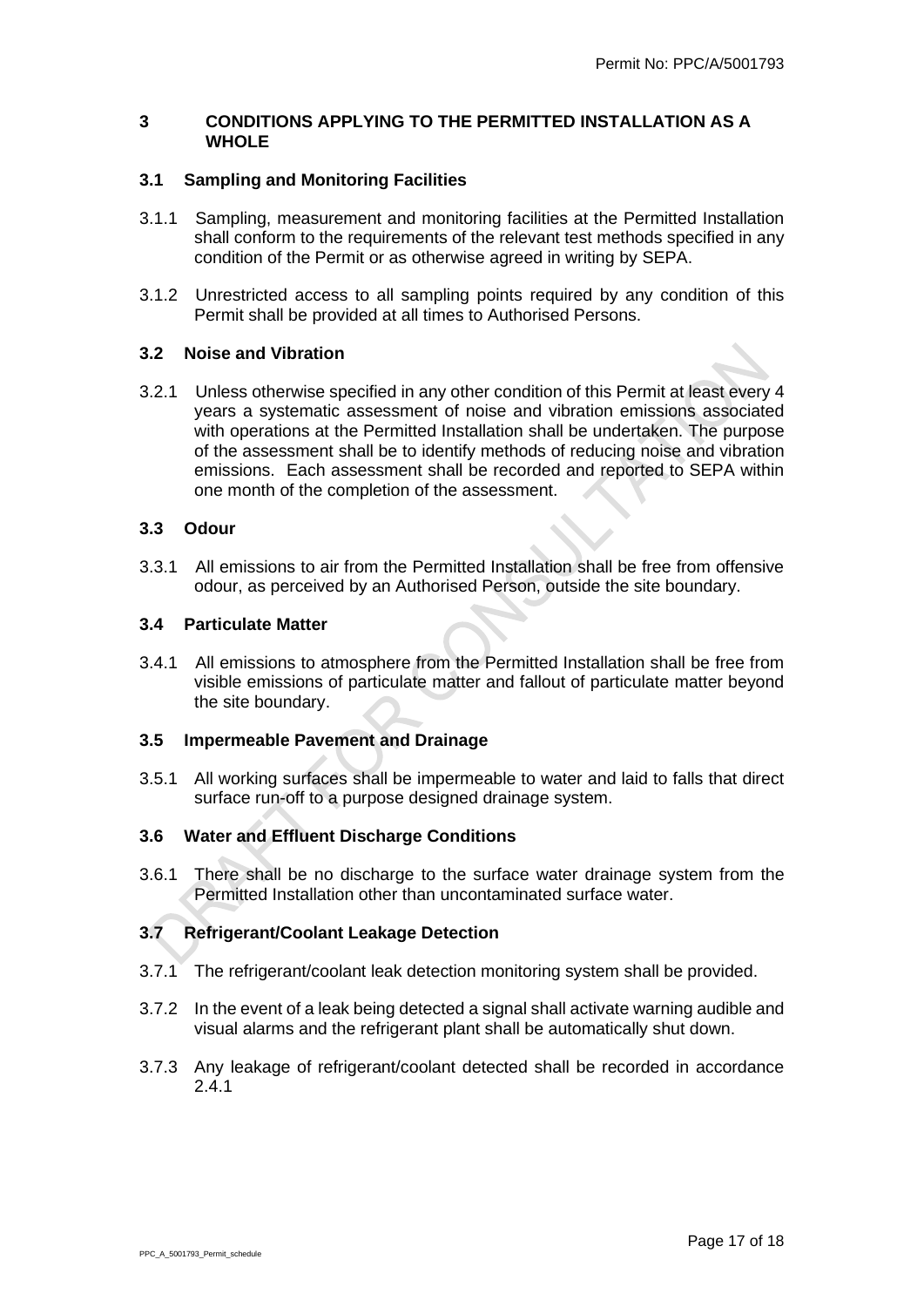#### <span id="page-17-0"></span>**3.8 Air Emissions Conditions**

- 3.8.1 The Emissions to air specified in Table 3.1, shall be permitted only from the Emission locations specified in that Table and shall not exceed the limits for the parameters specified in the said Table.
- 3.8.2 All emissions to air arising from the Permitted Installation, other than steam or water vapour, shall be colourless and free from persistent mist, fume and droplets.

# <span id="page-17-1"></span>**3.9 Operation of process**

- 3.9.1 The operator shall record the location and settings for all pressure valves (PRVs) associated with the process.
- 3.9.2 All PRVs shall be linked to an alarm system which shall be connected to telemetry 24 hours a day
- 3.9.3 Any activation of the PRVs will be regarded as an incident and must be reported to SEPA without delay. The time, date and duration of the incident will be automatically recorded.

| Source of       | Emission point number  | A <sub>1</sub>                      |
|-----------------|------------------------|-------------------------------------|
| emission        | <b>Emission Source</b> | $CO2$ exhaust                       |
| Monitoring      | Type of monitoring     | Visual inspection                   |
| <b>Details</b>  | Sampling location      | Within site boundary                |
| Limits for      | Particulate matter     | Colourless and free from persistent |
| parameter from  |                        | mist, fume and droplets.            |
| emission source |                        |                                     |

Table 3.1 – Emissions to air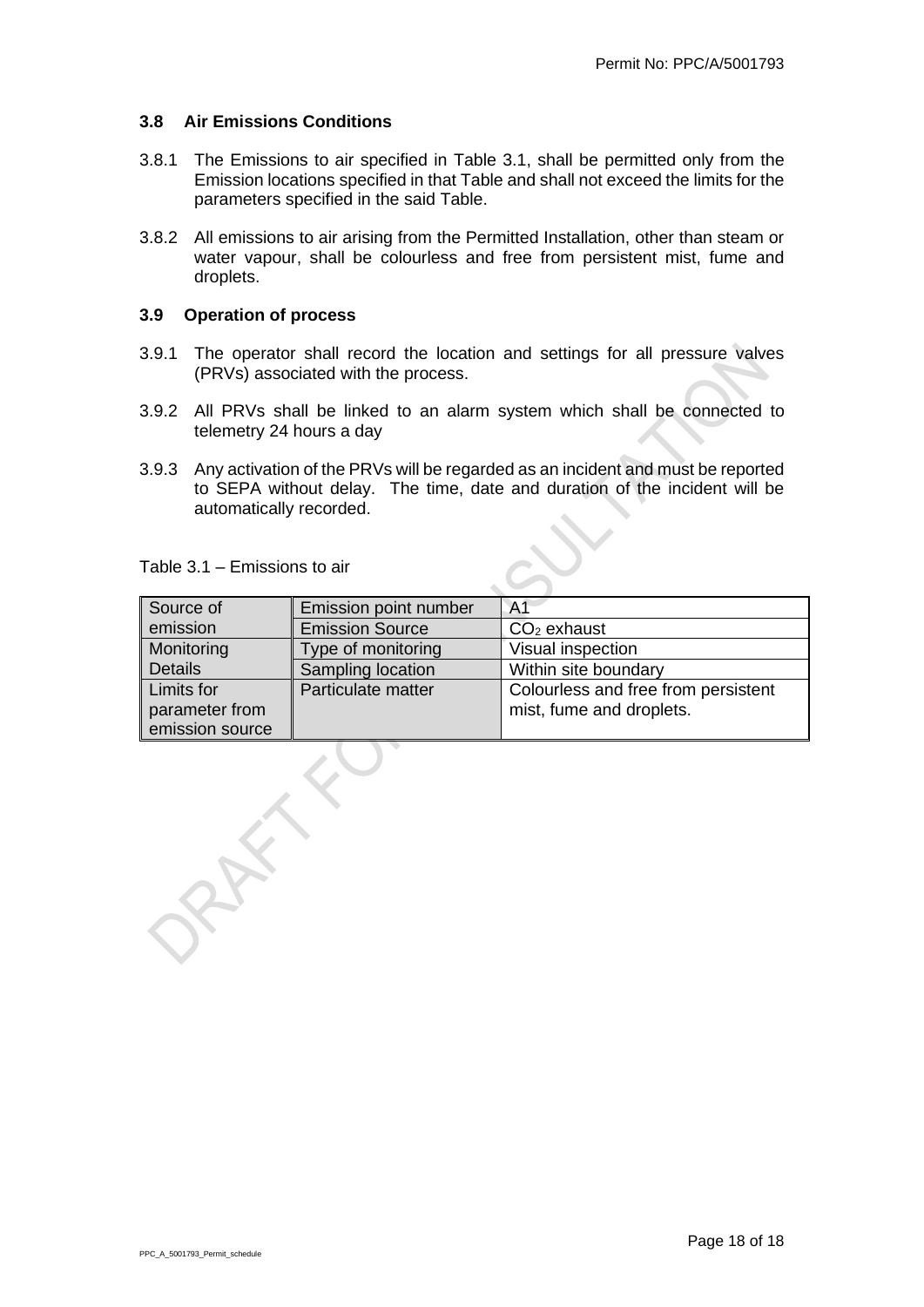### **EXPLANATORY NOTES**

(These Explanatory Notes do not form part of the Permit)

# **1. BAT**

It should be noted that Regulation 22(1) of the Regulations specify that there is a Condition in every Permit that, in operating the installation or mobile plant, the Operator must use the best available techniques (BAT) for preventing or, where that is not practicable, reducing emissions from the installation or mobile plant.

This Condition does not apply in relation to any aspect of the operation of the installation or mobile plant, which is regulated by a specific condition of the Permit or standard rule.

BAT is defined in Regulation 4 of the Regulations. as follows:

"Best available techniques" means the most effective and advanced stage in the development of activities and their methods of operation which indicates the practical suitability of particular techniques for providing in principle the basis for emission limit values and other Permit conditions designed to prevent and, where that is not practicable, generally to reduce emissions and the impact on the environment as a whole.

"available techniques" means those techniques which have been developed on a scale which allows implementation in the relevant industrial sector, under economically and technically viable conditions, taking into consideration the cost and advantages, whether or not the techniques are used or produced inside the United Kingdom, as long as they are reasonably accessible to the operator.

"best" means in relation to techniques, the most effective in achieving a high general level of protection of the environment as a whole.

"techniques" includes both the technology used and the way in which the installation is designed, built, maintained, operated and decommissioned.

Schedule 3 of the Regulations specifies the matters to be taken into account in determining BAT.

In considering BAT, SEPA would expect the Operator to have regard to all relevant PPC sectoral or other technical guidance, including BAT Conclusions, BAT Reference Documents published by the European Commission and technical guidance published by the Environment Agency and other relevant regulatory authorities.

# **2. GENERAL STATUTORY REQUIREMENTS**

The Permit does not detract from any other statutory requirements applicable to you in respect of the Permitted Installation, such as any need to obtain planning permission or building regulations approval or any responsibilities under legislation for health, safety and welfare in the workplace.

# **3. APPEALS**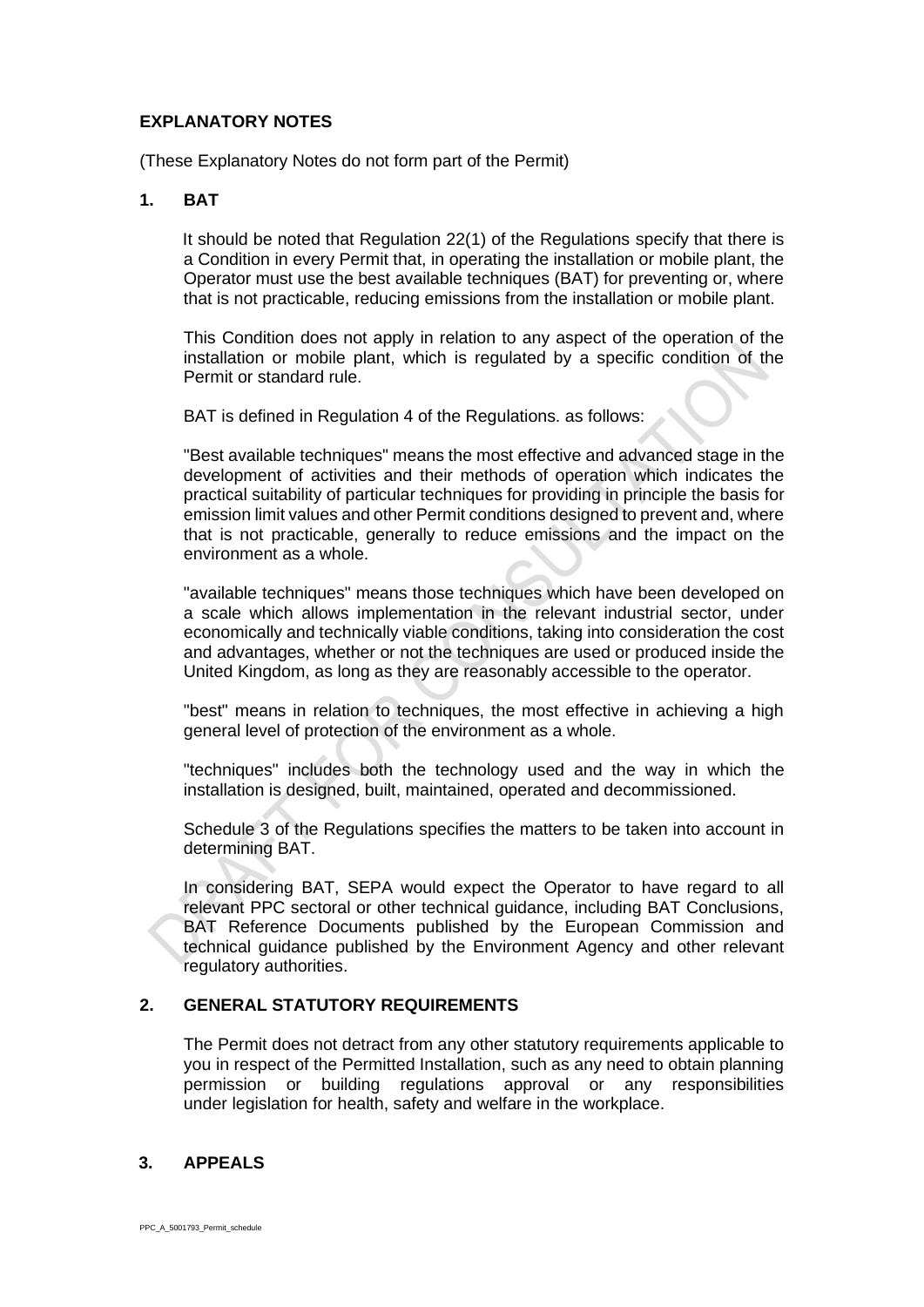If you are aggrieved by any of the Conditions of the Permit, you should initially contact the local SEPA Office at the address or telephone number below. Further information on your right of appeal and the appeals procedure is contained Regulation 58 and Schedule 8 of the Regulations.

# **4. SUBSISTENCE CHARGES**

An annual subsistence charge will be payable in respect of the Permit in terms of the Pollution Prevention and Control (Scotland) Charging Scheme or any relevant charging scheme made under Section 41 of the Environment Act 1995, copies of which are available from SEPA.

### **5. ADDRESS AND TELEPHONE NUMBERS**

The contact address and telephone number for all information to be reported in terms of the Permit, is as follows:

Scottish Environment Protection Agency Angus Smith Building Maxim 6 Parklands Avenue **Eurocentral Holytown** North Lanarkshire ML1 4WQ Tel No: 0800 80 70 60 and/or 03000 99 66 99

### **6. REVIEW OF CONDITIONS**

The Conditions of the Permit will be periodically reviewed by SEPA.

# **7. PROPOSED CHANGE IN OPERATION OF INSTALLATION**

It is a requirement of Regulation 45 of the Regulations that if you propose to make a change in the operation of the installation, you must notify SEPA at least 14 days before making the change. The requirement under Regulation 45 does not apply if you have already made an application to SEPA for the variation of the Conditions of the Permit containing a description of the proposed change.

N.B. the requirements of Regulation 45 are in addition to any obligations you may have under the Permit itself to only operate the Permitted Installation in the manner set out in the Permit and to notify SEPA of proposed changes to the Permitted Installation.

Regulation 16 and Schedule 7 of the Regulations provide details on applications for variation of the Permit in respect of proposed changes and substantial changes in operation.

"Change in operation" and "substantial change in operation" are defined in Regulation 2 of the Regulations.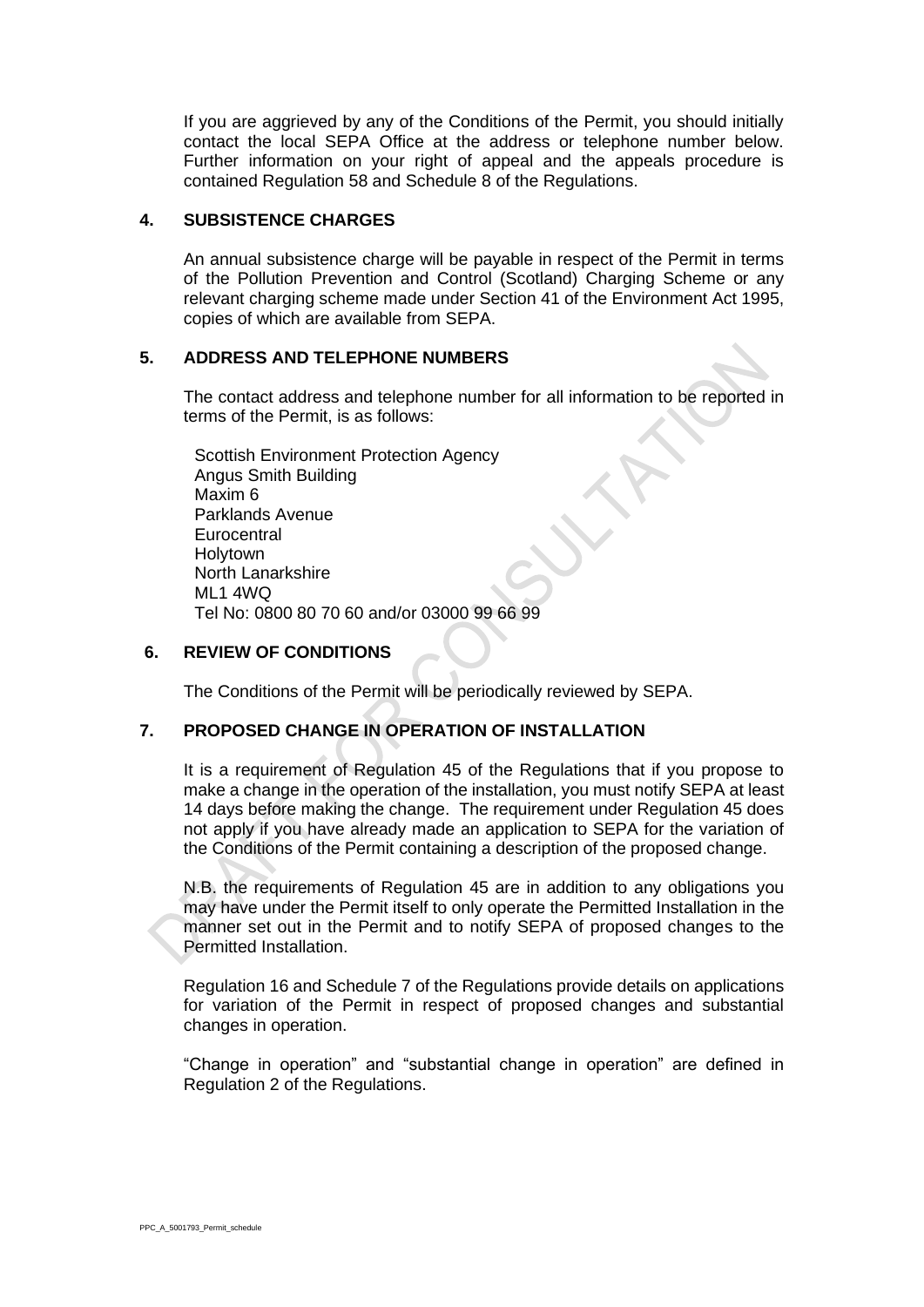#### **8. ENFORCEMENT & OFFENCES**

Regulation 52 places a duty on operators to immediately give notice to SEPA of any breach of condition of the Permit for the installation or mobile plant.

If SEPA is of the opinion that you have contravened or are contravening or are likely to contravene a condition of the Permit it may serve an enforcement notice. Further details on Enforcement Notices are provided in Regulation 55 of the Regulations.

If SEPA is of the opinion that the operation of an installation or mobile plant: poses an immediate danger to human health; or threatens to create an immediate significant adverse effect upon the environment; or involves a risk of serious pollution it must, in certain circumstances, serve a Suspension Notice on you. Further details on Suspension Notices are provided in Regulation 56 of the Regulations.

It is an offence to operate an installation or mobile plant covered by the Regulations without a Permit or in breach of the Conditions of the Permit. It is an offence to fail to comply with the requirements of an Enforcement or Suspension Notice. It is an offence to intentionally make a false entry in any record required to be kept under a Condition of a Permit. Further details on offences and on penalties liable to be imposed upon conviction of an offence are provided in Regulation 67 of the Regulations.

Directors, managers and other individuals within a company may be held personally liable for offences under the Regulations.

All personnel who are responsible for fulfilling any Condition of the Permit should be made aware of these facts.

# **9. BREACH OF A PERMIT CONDITION**

Regulation 52 of the Regulations specifies that the operator of an installation must immediately give notice to SEPA of any breach of a condition of the Permit. It is an offence to fail, without reasonable excuse to comply with Regulation 52.

Any statement made by an operator to SEPA for the purposes of complying with regulation 52 may only be used in a prosecution for an offence where in giving evidence the operator makes a statement inconsistent with the initial notification.

All personnel who are responsible for fulfilling any condition of the Permit should be made aware of these facts.

### **10. RECORDED SYSTEMS, PROCEDURES OR INFORMATION RECORDING/ RETURN REQUIREMENTS**

Where a Condition requires any system, procedure or information record/return, the Operator may demonstrate compliance by making use of any relevant existing written system used for any other purpose and which meets the requirements of the relevant Condition.

# **11. SYSTEMATIC ASSESSMENT (AND REVIEW)**